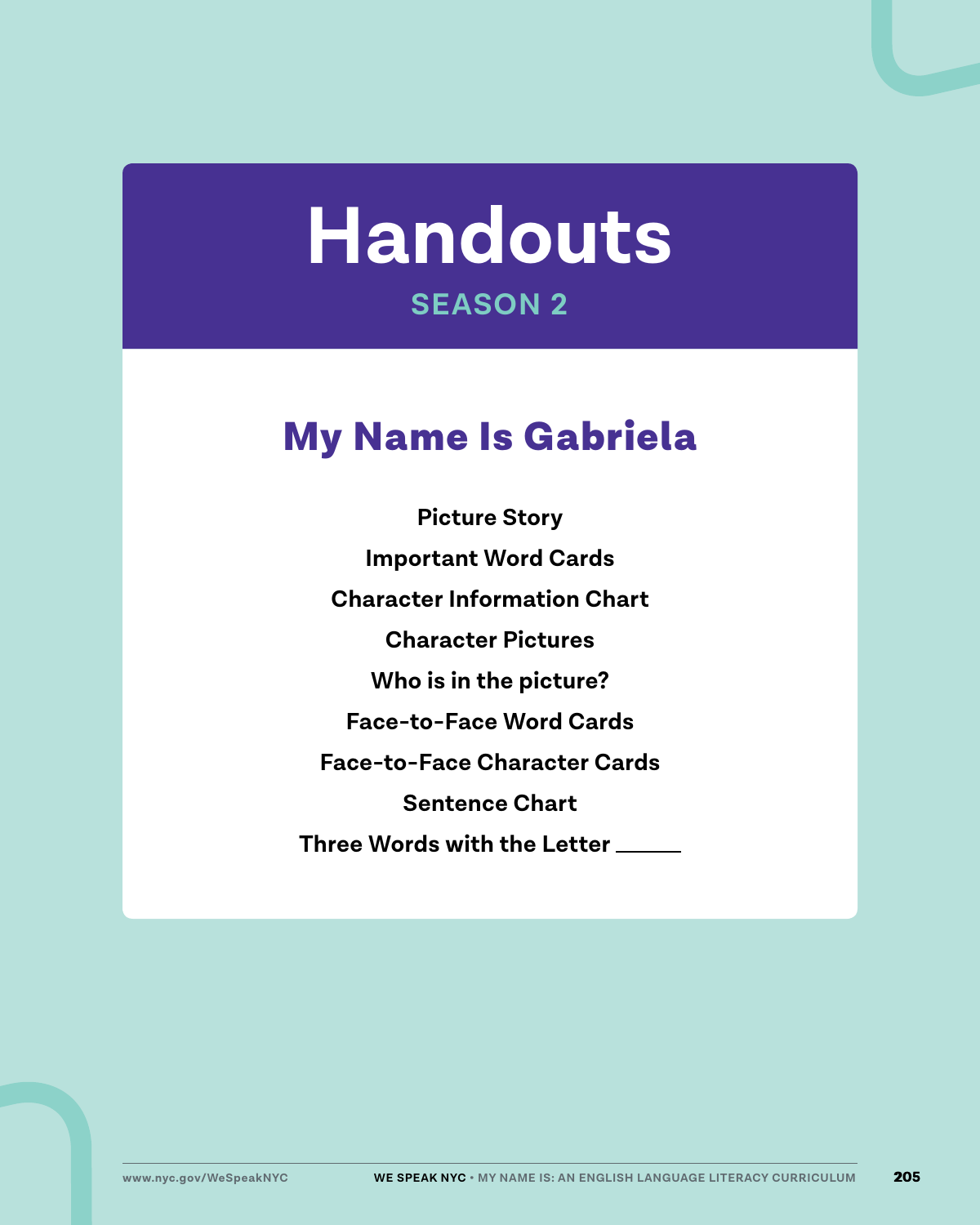### **Picture Story**















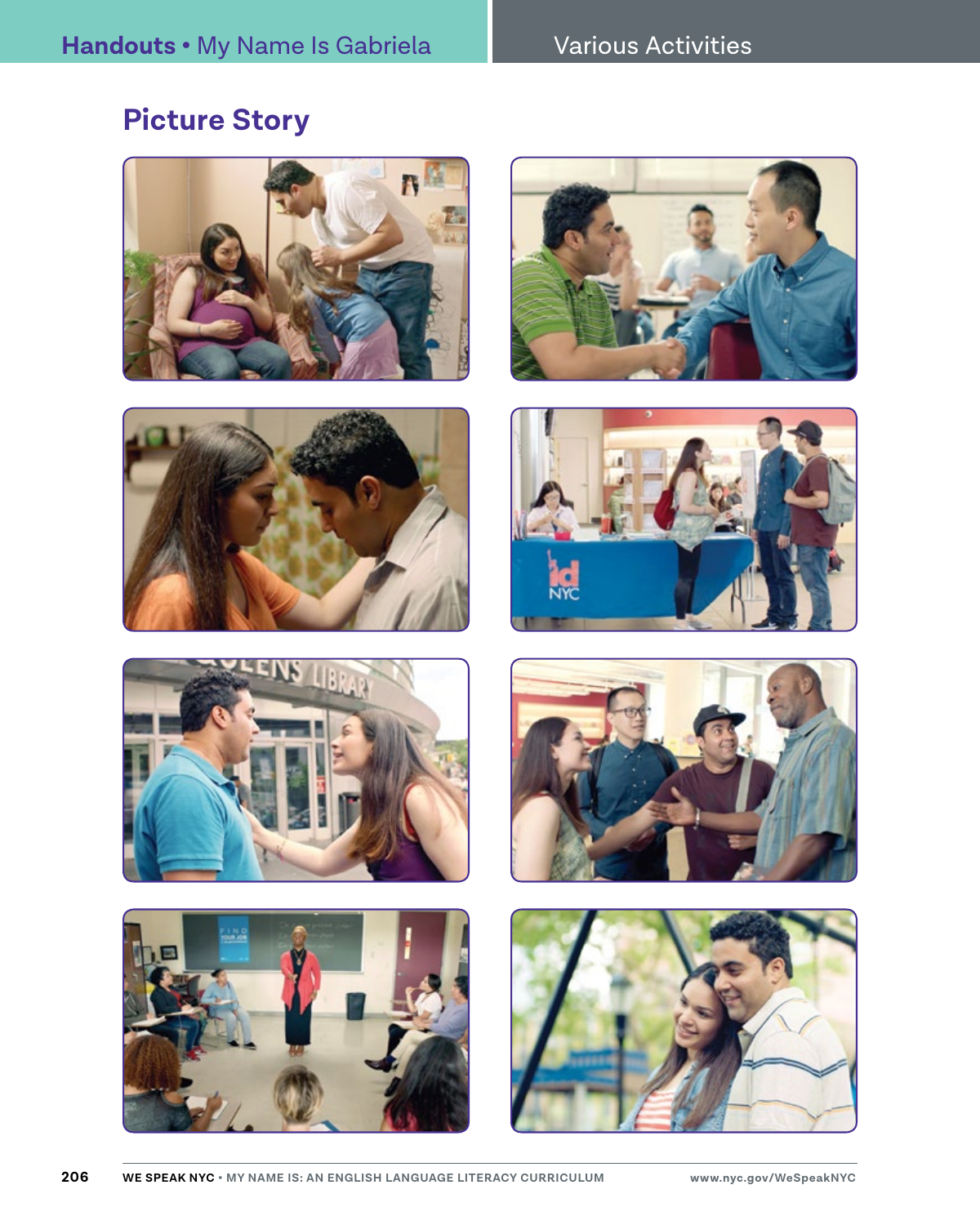#### **Important Word Cards**

**Cut out these cards for Lesson Two, Activity B. (See activity steps.)** 

| career     | interview |
|------------|-----------|
| education  | practice  |
| encourage  | pregnant  |
| experience | resume    |
| husband    | services  |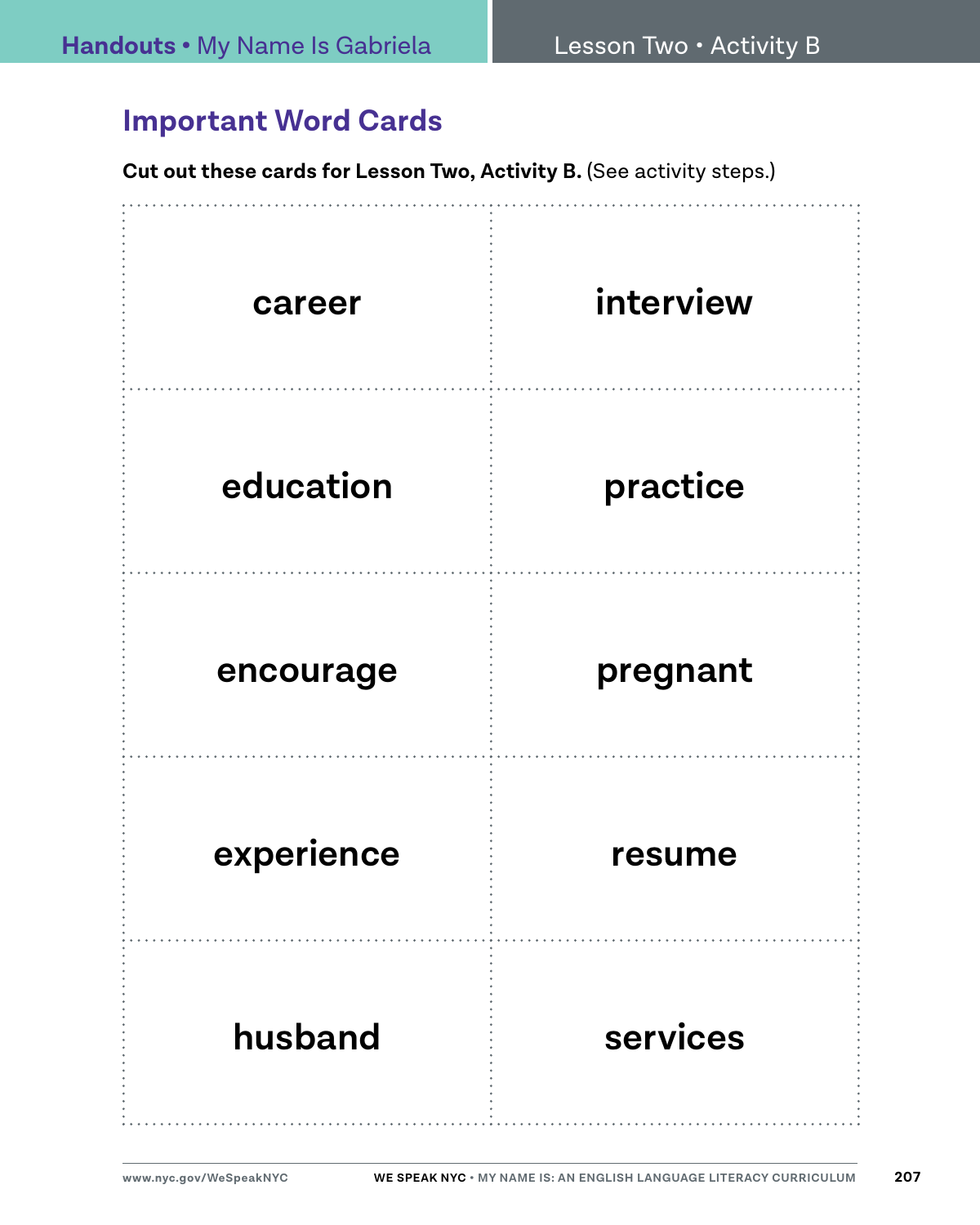#### **Character Information Chart**

| <b>Name:</b> | ata.<br>zale: |
|--------------|---------------|
|              |               |

| <b>Name of Character</b><br>(in alphabetical order) | <b>Your Guess</b><br>about the Character |
|-----------------------------------------------------|------------------------------------------|
|                                                     |                                          |
|                                                     |                                          |
|                                                     |                                          |
|                                                     |                                          |
|                                                     |                                          |
|                                                     |                                          |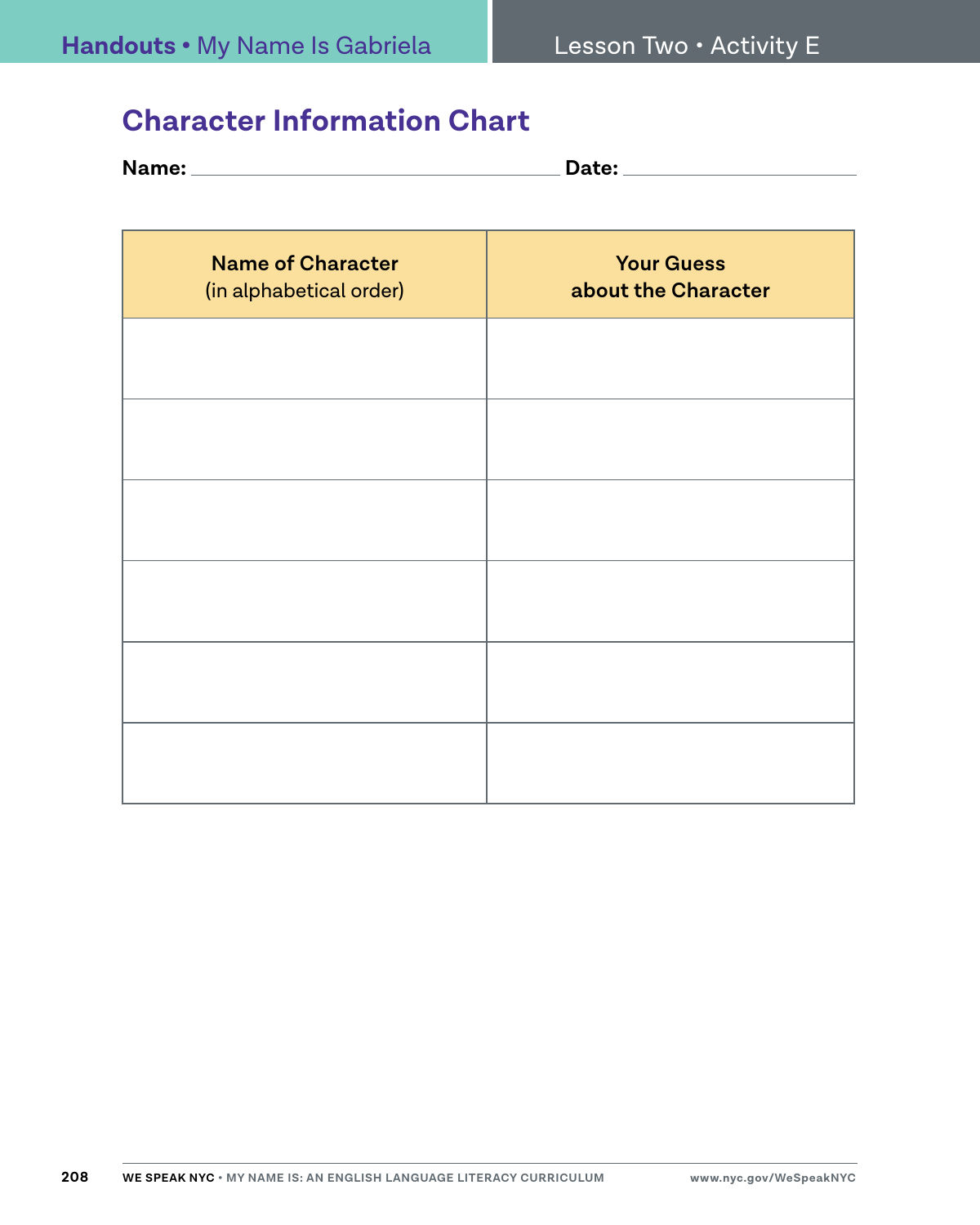## **Character Pictures**

**1. César**



**4. Nana Aidoo**



- **2. Gabriela** My name is Gabriela. I want a career, too.
- **5. Simon**



**3. Jian**



**6. Xio**

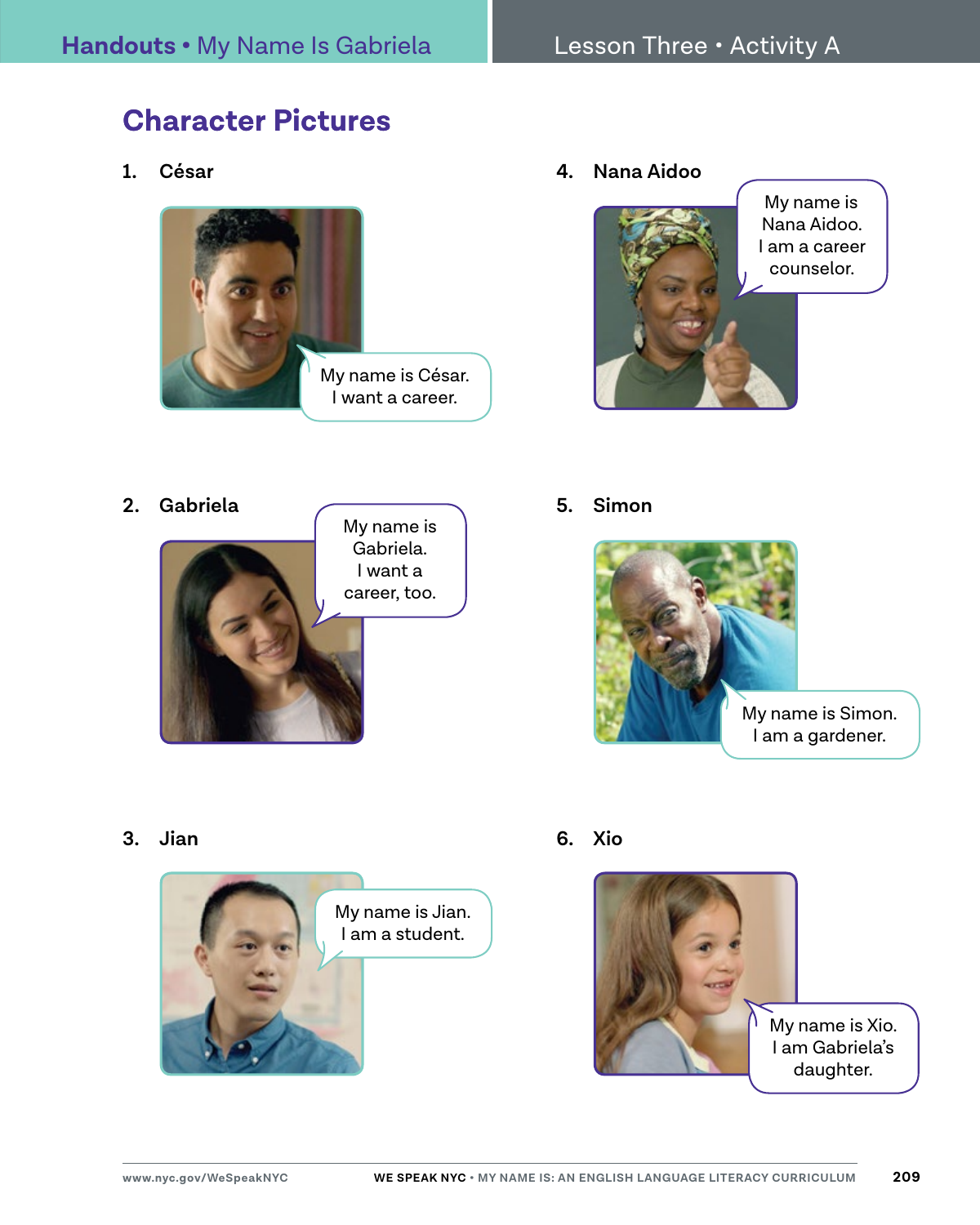#### **Who is in the picture?**

**Name: Date:** 



**1. Who is in the picture? What are they doing?**

César and Xio are in the picture. They are talking to the baby.



**2. Who is in the picture?** 

**What is she doing?**



**3. Who is in the picture?** 

**What is she doing?**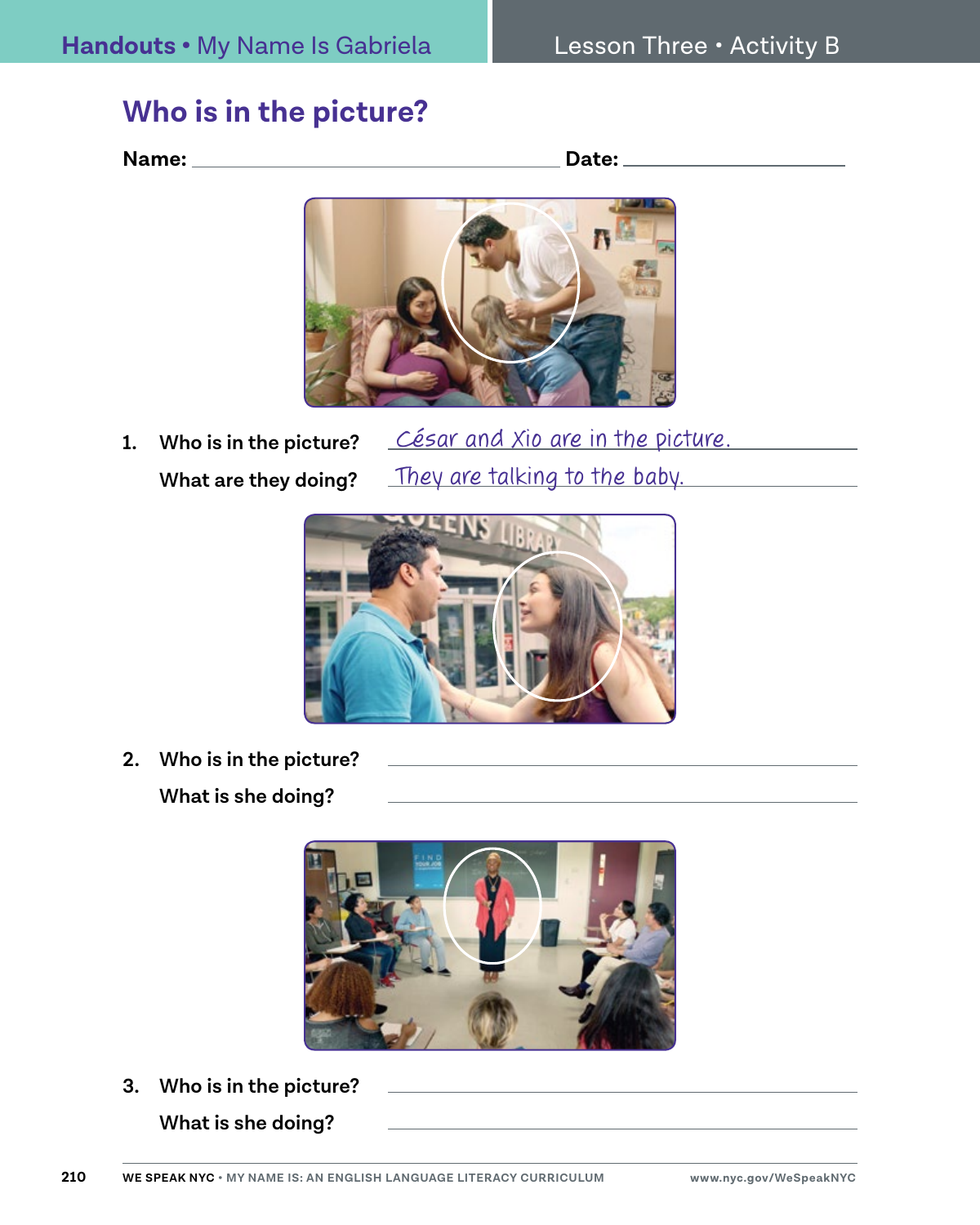

- **4. Who is in the picture?** 
	- **What are they doing?**



**5. Who is in the picture? What is he doing?**



**6. Who is in the picture? What are they doing?**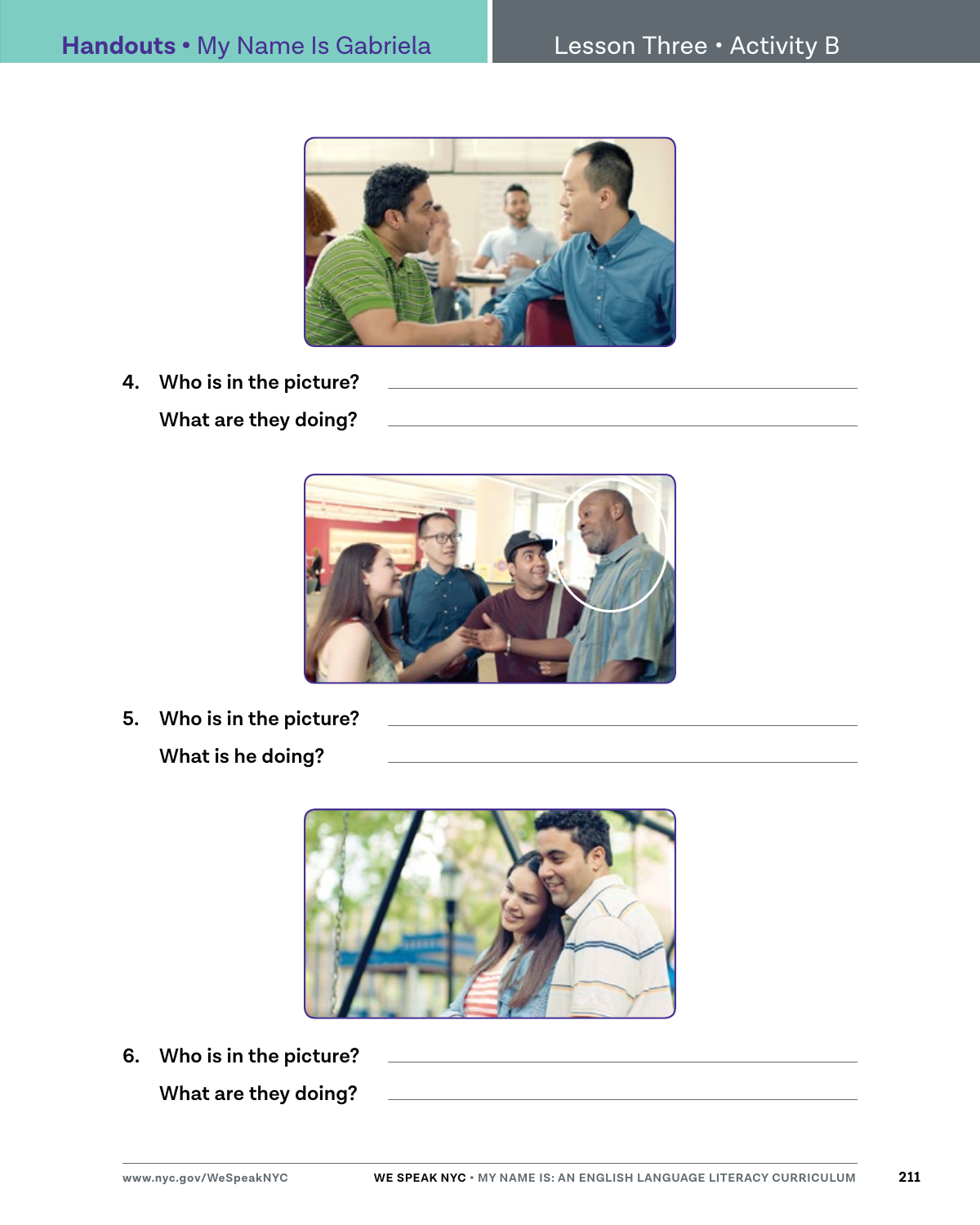#### **Face-to-Face Word Cards**

**Cut out these cards for Lesson Three, Activity C.** (See activity steps.)

| 1. career<br>2. education<br>3. encourage   | 1. interview<br>2. practice<br>3. pregnant    |
|---------------------------------------------|-----------------------------------------------|
| 1. experience<br>2. husband<br>3. interview | 1. resume<br>2. services<br>3. career         |
| 1. practice<br>2. pregnant<br>3. resume     | 1. education<br>2. encourage<br>3. experience |
| 1. services<br>2. career<br>3. education    | 1. husband<br>2. interview<br>3. practice     |
| 1. encourage<br>2. experience<br>3. husband | 1. pregnant<br>2. resume<br>3. services       |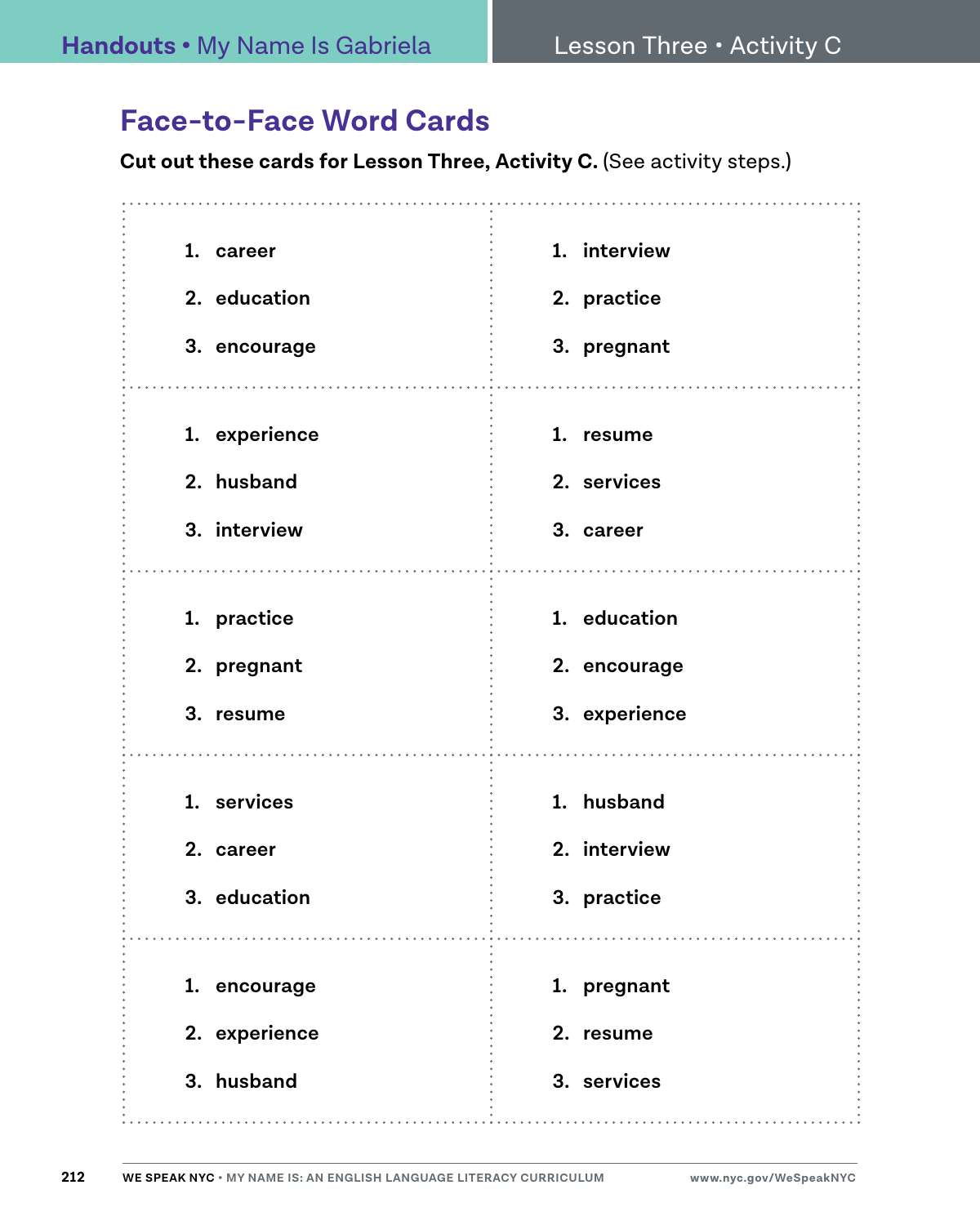#### **Face-to-Face Character Cards**

**Cut out these cards for Lesson Four, Activity B. (See activity steps.)** 

| 1. César    | 1. Xio      |
|-------------|-------------|
| 2. Gabriela | 2. César    |
| 3. Jian     | 3. Gabriela |
|             |             |
| 1. Nana     | 1. Nana     |
| 2. Simon    | 2. Simon    |
| 3. Xio      | 3. Xio      |
|             |             |
| 1. Gabriela | 1. César    |
| 2. Jian     | 2. Gabriela |
| 3. Nana     | 3. Jian     |
|             |             |
| 1. Simon    | 1. Simon    |
| 2. Xio      | 2. Xio      |
| 3. César    | 3. Nana     |
|             |             |
| 1. Jian     | 1. Jian     |
| 2. Nana     | 2. Gabriela |
| 3. Simon    | 3. César    |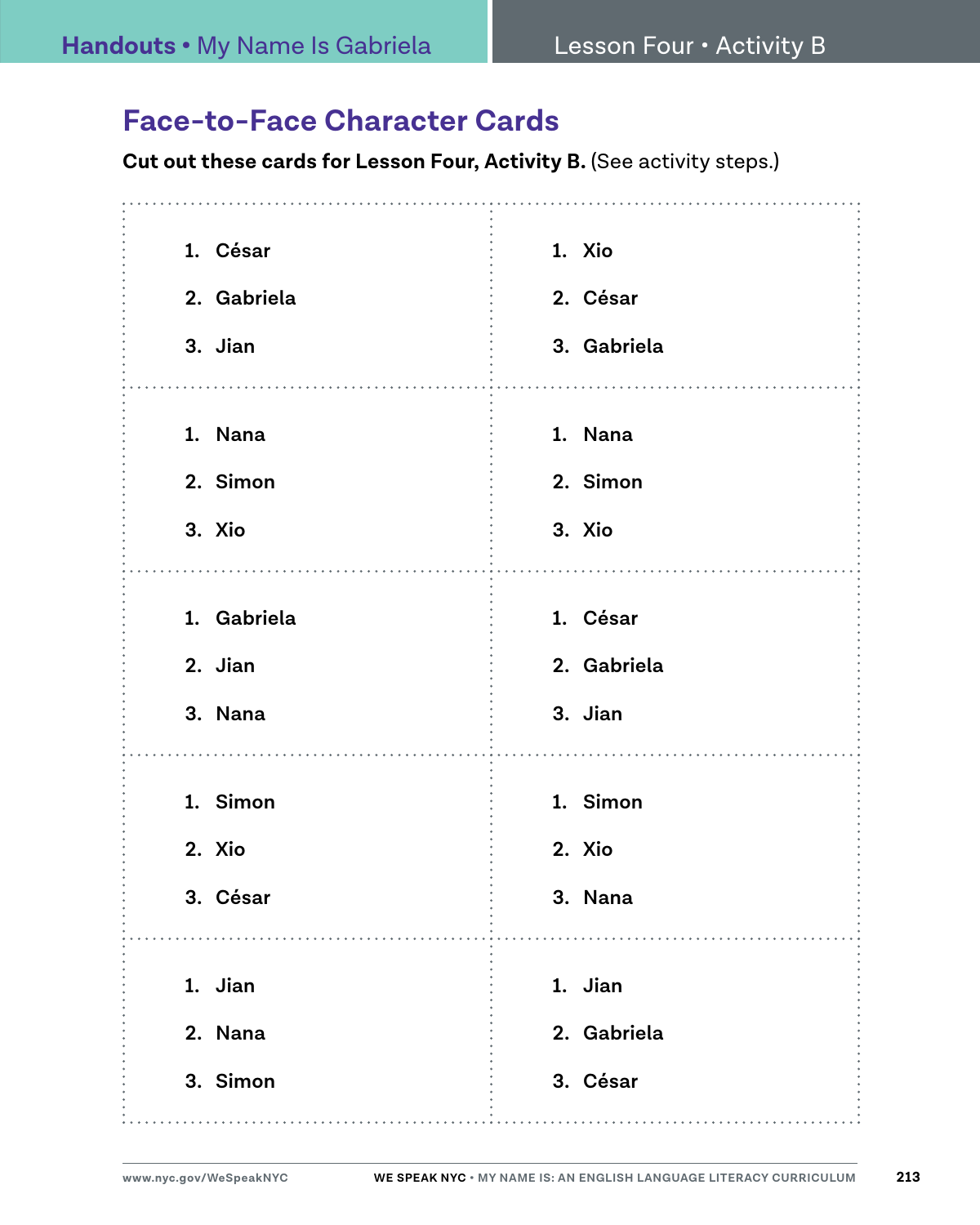#### **Sentence Chart**

|  | <b>Word</b>   | Page           | Write a sentence from the page.                                                                                                                   |  |
|--|---------------|----------------|---------------------------------------------------------------------------------------------------------------------------------------------------|--|
|  | 1. pregnant   | $\overline{2}$ | I am pregnant and we have a baby on the way.                                                                                                      |  |
|  | 2. husband    | 3              | <u> 1980 - Johann Barbara, martxa alemaniar arg</u>                                                                                               |  |
|  | 3. experience | 5              | <u> 2002 - Johann Stoff, Amerikaansk politiker (</u><br>the control of the control of the control of the control of the control of the control of |  |
|  | 4. careers    | 7              | <u> 1980 - Johann Barbara, martxa alemaniar a</u>                                                                                                 |  |
|  | 5. services   | 9              |                                                                                                                                                   |  |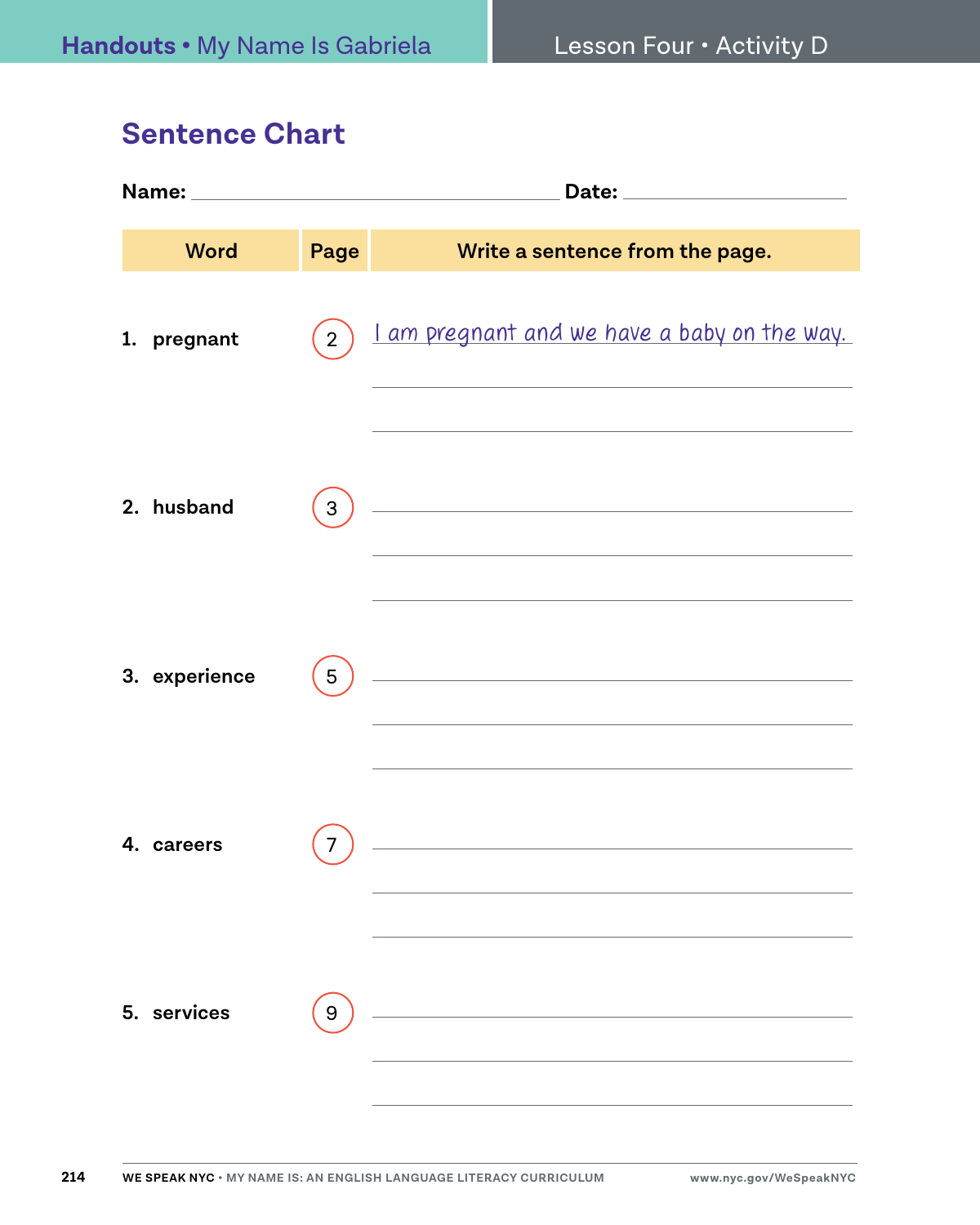| <b>Word</b>   | Page | Write a sentence from the page.                                                                                       |
|---------------|------|-----------------------------------------------------------------------------------------------------------------------|
| 6. encourage  | 10   | <u> 1989 - Johann Barn, mars eta bainar eta baina eta baina eta baina eta baina eta baina eta baina eta baina e</u>   |
| 7. resume     | 15   | <u> 1989 - Johann Stein, mars and de Branch and de Branch and de Branch and de Branch and de Branch and de Branch</u> |
| 8. practice   | 16   | <u> 1989 - Johann Barbara, martxa alemaniar a</u>                                                                     |
| 9. interview  | 19   | <u> 1980 - Jan Stein Stein Stein Stein Stein Stein Stein Stein Stein Stein Stein Stein Stein Stein Stein Stein S</u>  |
| 10. education | 26   | <u> 1980 - Jan Stein Stein Stein Stein Stein Stein Stein Stein Stein Stein Stein Stein Stein Stein Stein Stein S</u>  |